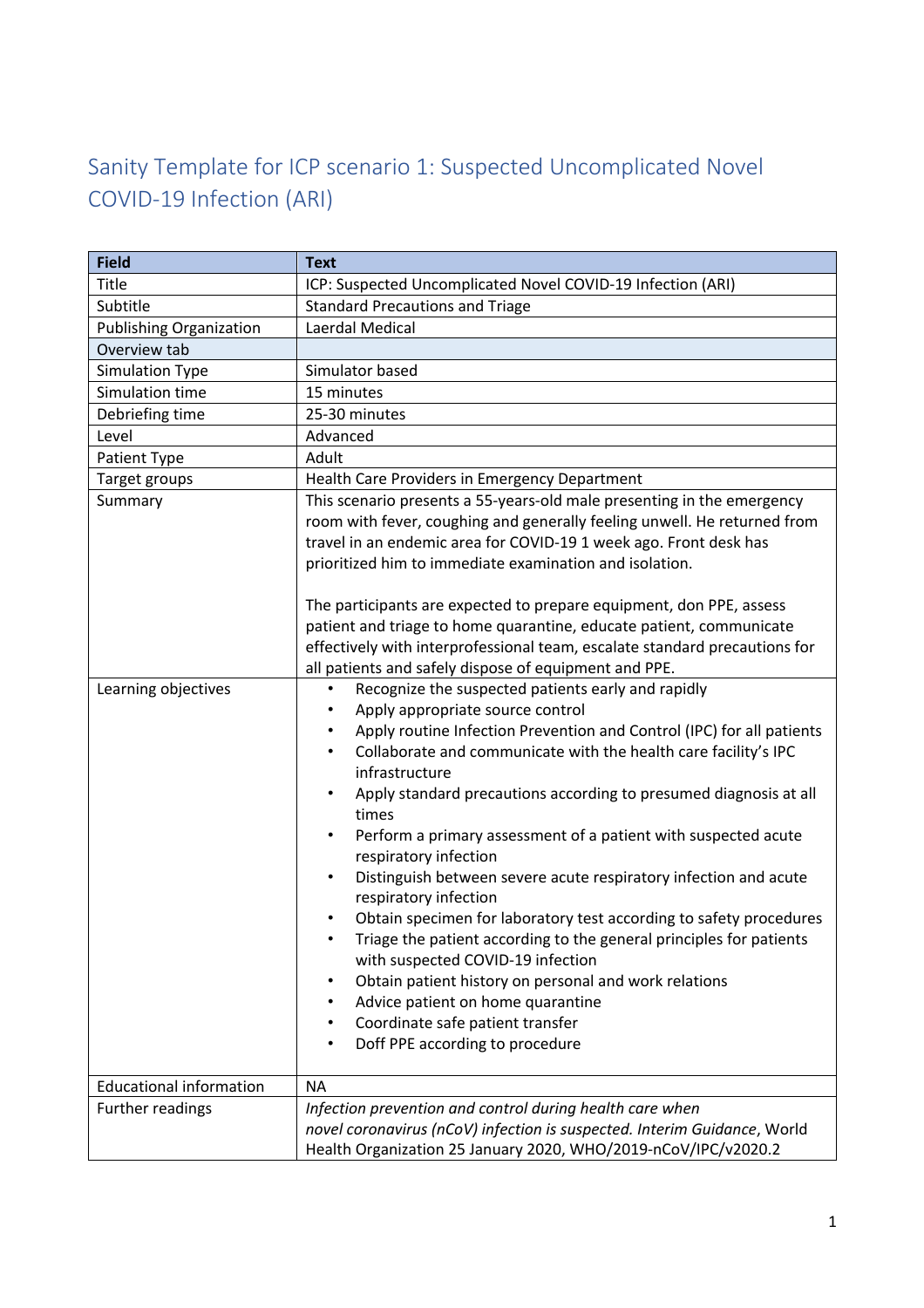| Scenario image               | Pending                                                                                                                                                                                                                                                                                                                                                                                                                                                                                                                                         |
|------------------------------|-------------------------------------------------------------------------------------------------------------------------------------------------------------------------------------------------------------------------------------------------------------------------------------------------------------------------------------------------------------------------------------------------------------------------------------------------------------------------------------------------------------------------------------------------|
| Scenario Video               | <b>NA</b>                                                                                                                                                                                                                                                                                                                                                                                                                                                                                                                                       |
| Why use this scenario?       | This scenario addresses key interventions for the preparation,<br>identification, treatment and triage of the patient with uncomplicated<br>acute respiratory infection (ARI) due to novel COVID-19 disease. The<br>scenario is designed to train and test health care providers at the<br>emergency department in standard precautions and Infection Prevention<br>and Control (IPC) according to WHO Interim guidelines 25 January 2020 on<br>IPC for the 2019-nCoV virus.                                                                    |
| Prepare tab                  |                                                                                                                                                                                                                                                                                                                                                                                                                                                                                                                                                 |
| Location                     | <b>Emergency Department</b>                                                                                                                                                                                                                                                                                                                                                                                                                                                                                                                     |
| Participants                 | 1-2 health care providers                                                                                                                                                                                                                                                                                                                                                                                                                                                                                                                       |
| <b>Equipment list</b>        | <b>Medical Supplies</b><br>SpO2 probe<br>Stethoscope<br>Blood pressure cuff<br><b>ECG electrode cables</b><br>Thermometer<br>IV line<br>Oxygen delivery devices including minimum nasal cannula and bag<br>mask<br>Oxygen supply source<br>Saline lock<br>Universal precautions equipment<br>Specimen collection kits<br>ABHR - Alcohol base hand rub<br>Medical face masks (N95 mask with respirator)<br>Standard precautions equipment including long-sleeved, disposable<br>$\bullet$<br>gown, goggles or face shield and non-sterile gloves |
|                              | Props<br>Patient clothing and shoes appropriate for 55-years-old<br>Local IPC check list and procedures                                                                                                                                                                                                                                                                                                                                                                                                                                         |
| Preparation and setup        | Place the simulator sitting on the examination table<br>Dress the simulator in clothing and shoes suitable for a 55-years-<br>old man<br>Apply a N95 mask to the simulator's face<br>$\bullet$<br>Apply moisture on forehead to simulate sweating                                                                                                                                                                                                                                                                                               |
| Role Information             | <b>NA</b>                                                                                                                                                                                                                                                                                                                                                                                                                                                                                                                                       |
| Patient chart                | <b>NA</b>                                                                                                                                                                                                                                                                                                                                                                                                                                                                                                                                       |
| <b>Training Devices</b>      | SimMan 3G family, SimMan ALS, ALS SimMan, Nursing Anne, Nursing Anne<br>Simulator, Nursing Kelly, MegaCode Kelly advanced, Resusci Anne<br>Simulator                                                                                                                                                                                                                                                                                                                                                                                            |
| Simulation devices           | Lleap, SimPad                                                                                                                                                                                                                                                                                                                                                                                                                                                                                                                                   |
| Simulation mode              | Automatic mode                                                                                                                                                                                                                                                                                                                                                                                                                                                                                                                                  |
| <b>Additional Simulation</b> | Patient Monitor, SpO <sub>2</sub>                                                                                                                                                                                                                                                                                                                                                                                                                                                                                                               |
| Equipment                    |                                                                                                                                                                                                                                                                                                                                                                                                                                                                                                                                                 |
| Simulate tab                 |                                                                                                                                                                                                                                                                                                                                                                                                                                                                                                                                                 |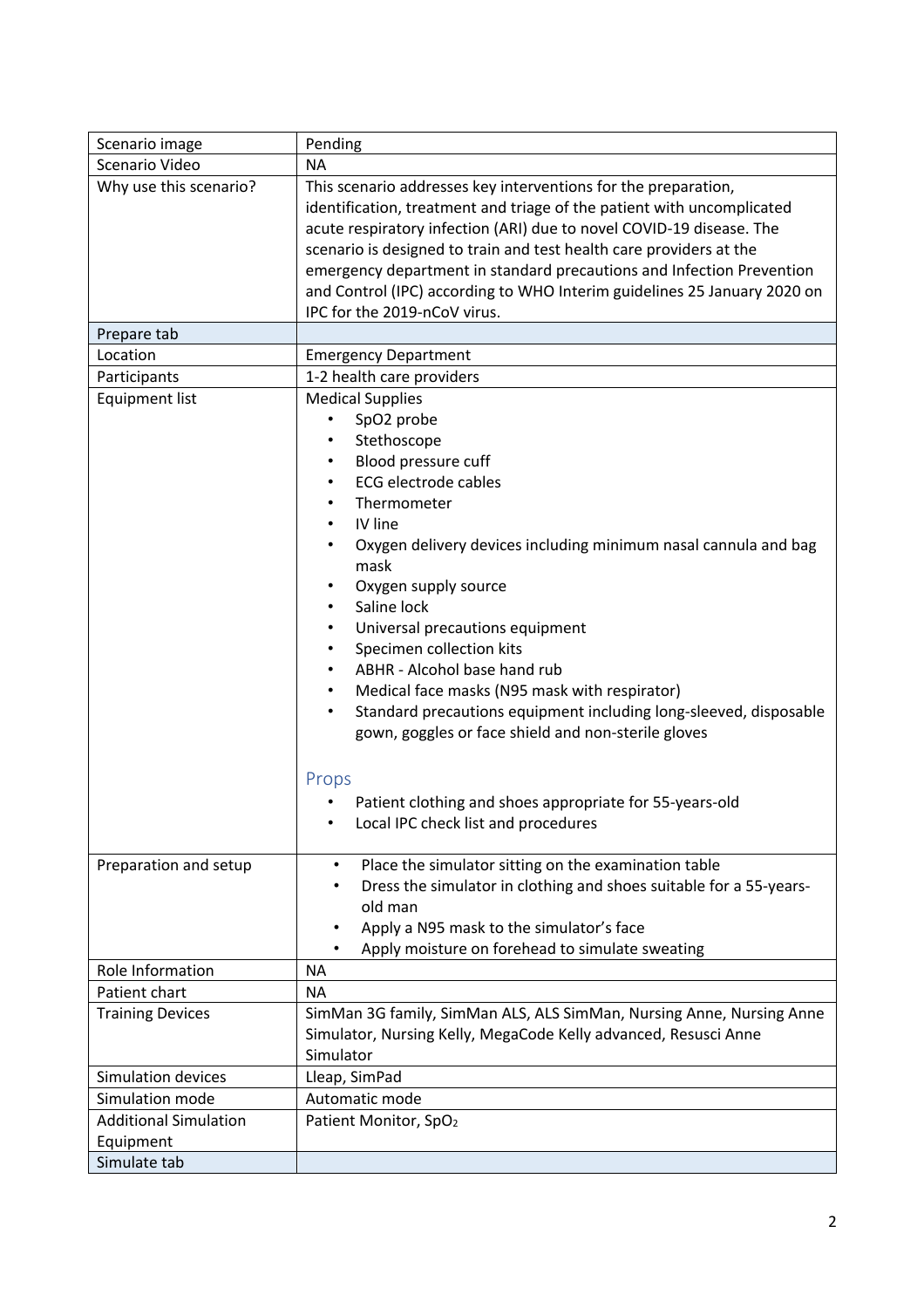| Learner Brief                 | <b>Emergency Department</b>                                                  |
|-------------------------------|------------------------------------------------------------------------------|
|                               |                                                                              |
|                               | Time: 21:03                                                                  |
|                               |                                                                              |
|                               | A 55-years-old man has presented unannounced in the emergency room.          |
|                               | He is coughing and is generally feeling unwell. He has told that he returned |
|                               | from a vacation in a endemic COVID-19 area 1 week ago. Front desk            |
|                               |                                                                              |
|                               | personnel have offered him a N95 mask and placed him in examination          |
|                               | room 2. Please, don PPE and go assess this patient.                          |
| <b>Patient Picture</b>        | <b>NA</b>                                                                    |
| <b>Patient Data</b>           | Name: William Jones                                                          |
|                               | Gender: Male                                                                 |
|                               | Age: 55 years                                                                |
|                               |                                                                              |
|                               | Weight: 89 kg                                                                |
|                               | Height: 181 cm                                                               |
|                               | Allergies: No known                                                          |
|                               | <b>Immunizations: None</b>                                                   |
| Start vital signs             | Heart Rhythm: Sinus                                                          |
|                               | Heart rate: 105/min                                                          |
|                               | Blood pressure: 150/83 mmHg                                                  |
|                               |                                                                              |
|                               | Respiration rate: 15/min                                                     |
|                               | SpO2: 98%                                                                    |
|                               | PetCO <sub>2</sub> (mmHg): NA                                                |
|                               | Temperature: 39 °C                                                           |
|                               | Capillary refill time: 2 seconds                                             |
| <b>Medical history</b>        | <b>Past Medical History</b>                                                  |
|                               | Appendicitis 10 years ago; otherwise healthy                                 |
|                               |                                                                              |
|                               |                                                                              |
|                               | <b>Resent Medical History</b>                                                |
|                               | Returned home from vacation in COVID-19 endemic area on week ago.            |
|                               | Started feeling ill yesterday with headache, feeling of exhaustion and       |
|                               | coughing.                                                                    |
|                               |                                                                              |
|                               | <b>Social History</b>                                                        |
|                               |                                                                              |
|                               | Software-developer in private company; married, has a 20-year-old son,       |
|                               | who is not living at home, studying out of town.                             |
| <b>Clinical Findings</b>      | Coughing                                                                     |
|                               | Sweating                                                                     |
|                               | Malaise                                                                      |
| Diagnostics                   | <b>NA</b>                                                                    |
| Provider's orders             | <b>NA</b>                                                                    |
|                               |                                                                              |
| <b>Expected interventions</b> | Assemble and prepare equipment<br>$\bullet$                                  |
|                               | Assure standard precautions                                                  |
|                               | Don PPE according to procedure and IPC guidelines for acute<br>٠             |
|                               | respiratory infections (ARI)                                                 |
|                               | Identify patient<br>٠                                                        |
|                               |                                                                              |
|                               | Perform primary survey                                                       |
|                               | Collect specimen sample                                                      |
|                               | Safely contain specimen for transport                                        |
|                               | Contact laboratory personnel                                                 |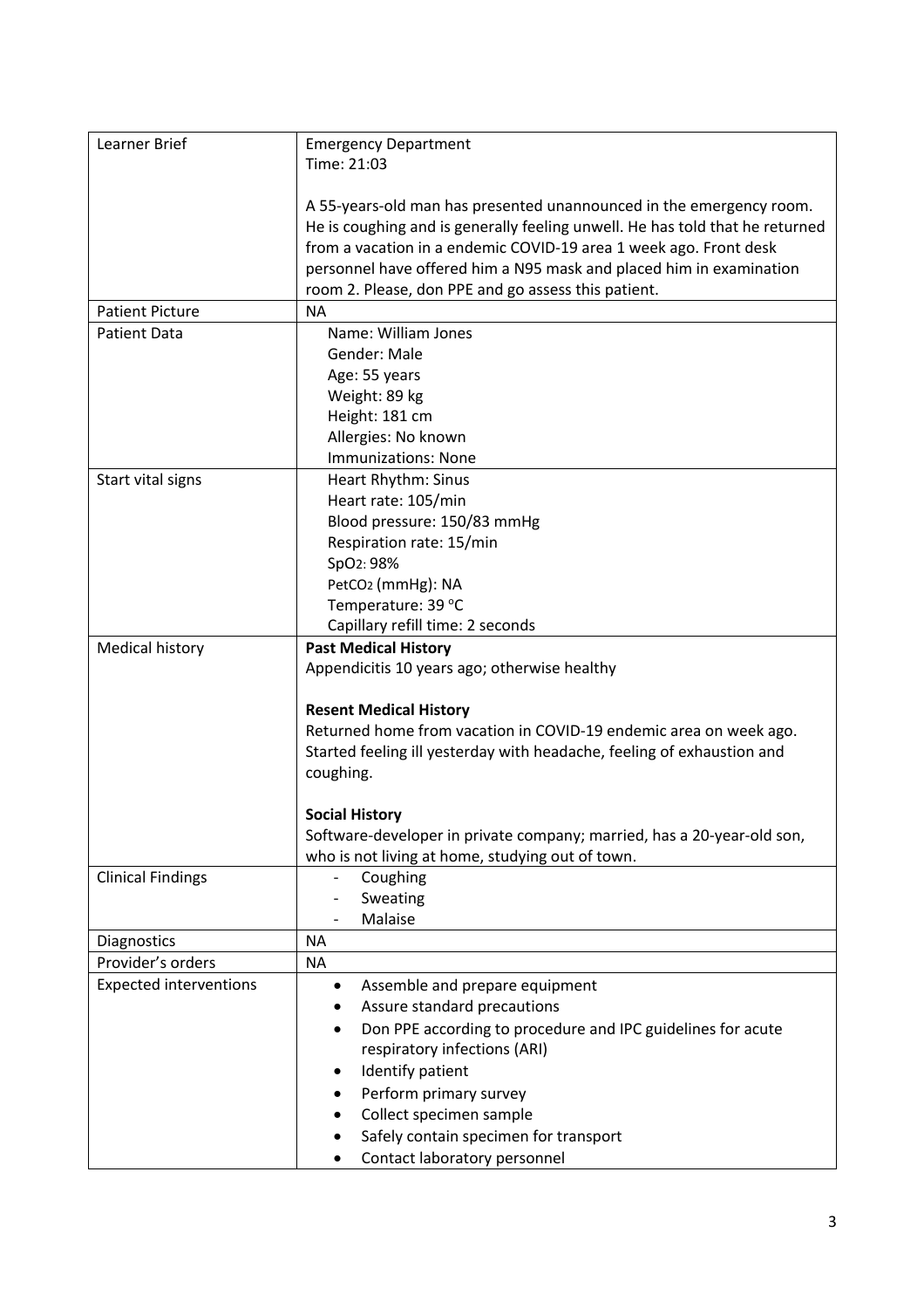|                               | Triage to home quarantine<br>$\bullet$                                                                                                                                                                                                                                                                                                                                                                                                                                                                                                                                                                                                                                                                                                                                                                                                                                                                                                                                                                                                                                                                |
|-------------------------------|-------------------------------------------------------------------------------------------------------------------------------------------------------------------------------------------------------------------------------------------------------------------------------------------------------------------------------------------------------------------------------------------------------------------------------------------------------------------------------------------------------------------------------------------------------------------------------------------------------------------------------------------------------------------------------------------------------------------------------------------------------------------------------------------------------------------------------------------------------------------------------------------------------------------------------------------------------------------------------------------------------------------------------------------------------------------------------------------------------|
|                               | Educate patient on home quarantine and personal IPC                                                                                                                                                                                                                                                                                                                                                                                                                                                                                                                                                                                                                                                                                                                                                                                                                                                                                                                                                                                                                                                   |
|                               | Communicate effectively with interprofessional team                                                                                                                                                                                                                                                                                                                                                                                                                                                                                                                                                                                                                                                                                                                                                                                                                                                                                                                                                                                                                                                   |
|                               | Escalate standard precautions for all patients                                                                                                                                                                                                                                                                                                                                                                                                                                                                                                                                                                                                                                                                                                                                                                                                                                                                                                                                                                                                                                                        |
|                               | Safely dispose of equipment                                                                                                                                                                                                                                                                                                                                                                                                                                                                                                                                                                                                                                                                                                                                                                                                                                                                                                                                                                                                                                                                           |
|                               | Doff PPE according to procedure                                                                                                                                                                                                                                                                                                                                                                                                                                                                                                                                                                                                                                                                                                                                                                                                                                                                                                                                                                                                                                                                       |
| <b>Assessment Instruments</b> | This scenario contains scoring that enables a summative assessment of the                                                                                                                                                                                                                                                                                                                                                                                                                                                                                                                                                                                                                                                                                                                                                                                                                                                                                                                                                                                                                             |
|                               | participants. The scoring is based on all key events which can be logged<br>during simulation and is presented at the end of the debriefing log after<br>simulation is ended. The scoring is presented as a sum of logged events                                                                                                                                                                                                                                                                                                                                                                                                                                                                                                                                                                                                                                                                                                                                                                                                                                                                      |
|                               | compared to the maximum score.                                                                                                                                                                                                                                                                                                                                                                                                                                                                                                                                                                                                                                                                                                                                                                                                                                                                                                                                                                                                                                                                        |
|                               | The scoring is based on the below key events:<br>Wash hands = $1$<br>Don all PPE = $1$<br>Check that all equipment is ready for use $= 1$<br>Identify patient = $1$<br>Obtain patient history = $1$<br>Assess breathing $= 1$<br>Obtain all vital signs = $1$<br>Obtain oxygen saturation = $1$<br>Auscultate lungs = 1<br>Call front desk on IPC procedure = 1<br>Verbalize escalation of standard precautions for all patients $= 1$<br>Collect specimen from throat $= 1$<br>Place specimen sample bottle in safety bag = 1<br>Contact laboratory = 1<br>Arrange personal pick-up of safety bag = $1$<br>Inform patient on pending test result = $1$<br>Perform relevant documentation = 1<br>Triage patient to home quarantine = $1$<br>Educate on home quarantine = $1$<br>Educate on hygiene = $1$<br>Education on close contact = $1$<br>Obtain history on recent patient relations = 1<br>Arrange safe home transport = $1$<br>Contact ED manager = 1<br>Contact IPC coordinator = 1<br>Dispose of single-use equipment = $1$<br>Order disinfection of examination room = 1<br>Doff PPE = $1$ |
|                               | Ensure safe disposal of PPE = $1$                                                                                                                                                                                                                                                                                                                                                                                                                                                                                                                                                                                                                                                                                                                                                                                                                                                                                                                                                                                                                                                                     |
|                               | Disinfect hands = $1$                                                                                                                                                                                                                                                                                                                                                                                                                                                                                                                                                                                                                                                                                                                                                                                                                                                                                                                                                                                                                                                                                 |
|                               | Total max score = 30                                                                                                                                                                                                                                                                                                                                                                                                                                                                                                                                                                                                                                                                                                                                                                                                                                                                                                                                                                                                                                                                                  |
|                               |                                                                                                                                                                                                                                                                                                                                                                                                                                                                                                                                                                                                                                                                                                                                                                                                                                                                                                                                                                                                                                                                                                       |
| Operator Information          | Information on Scoring                                                                                                                                                                                                                                                                                                                                                                                                                                                                                                                                                                                                                                                                                                                                                                                                                                                                                                                                                                                                                                                                                |
|                               | This scenario contains scoring that enables a simple summative test of the                                                                                                                                                                                                                                                                                                                                                                                                                                                                                                                                                                                                                                                                                                                                                                                                                                                                                                                                                                                                                            |
|                               | participants. After the simulation is ended, a total score for each correct                                                                                                                                                                                                                                                                                                                                                                                                                                                                                                                                                                                                                                                                                                                                                                                                                                                                                                                                                                                                                           |
|                               | intervention which has been logged, is displayed in the debriefing                                                                                                                                                                                                                                                                                                                                                                                                                                                                                                                                                                                                                                                                                                                                                                                                                                                                                                                                                                                                                                    |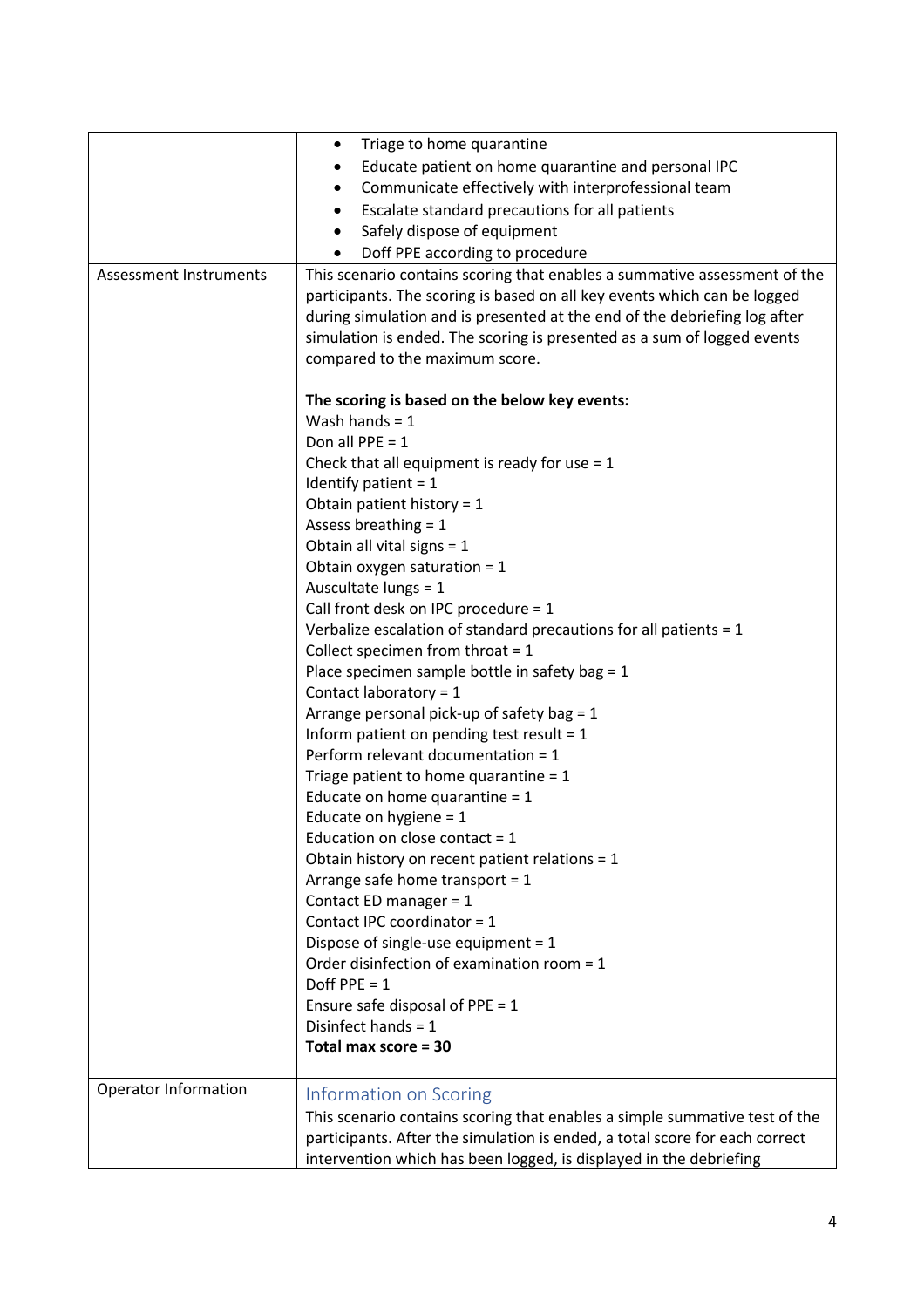|                                                                                                                      | overview. It is therefore of upmost importance to log all interventions<br>when done correctly to give an accurate end score of the performance. If<br>using this scenario for training only, the instructor can ignore total score in<br>the debriefing.                                                                                                                                                                                                                                                                                                                                                                                                                                                                                                                                                                                                                                                                                                        |
|----------------------------------------------------------------------------------------------------------------------|------------------------------------------------------------------------------------------------------------------------------------------------------------------------------------------------------------------------------------------------------------------------------------------------------------------------------------------------------------------------------------------------------------------------------------------------------------------------------------------------------------------------------------------------------------------------------------------------------------------------------------------------------------------------------------------------------------------------------------------------------------------------------------------------------------------------------------------------------------------------------------------------------------------------------------------------------------------|
| <b>Scenario Progression Image</b><br><b>Scenario Progression Image</b><br>Title<br><b>Scenario Progression Image</b> | Information on Logging PPE<br>This simulation is a team training session. All participants are required to<br>apply adequate PPE. If one of the participants fails to apply one of the<br>required PPE equipment items, this item should not be logged even though<br>the rest of the participants apply the PPE equipment item. It is a basic<br>assumption that the team helps and ensures that all participants have don<br>correct PPE after procedure.<br><b>NA</b><br><b>NA</b><br><b>NA</b>                                                                                                                                                                                                                                                                                                                                                                                                                                                               |
| Description                                                                                                          |                                                                                                                                                                                                                                                                                                                                                                                                                                                                                                                                                                                                                                                                                                                                                                                                                                                                                                                                                                  |
| <b>Scenario Progression</b>                                                                                          | <b>NA</b>                                                                                                                                                                                                                                                                                                                                                                                                                                                                                                                                                                                                                                                                                                                                                                                                                                                                                                                                                        |
| Attachment<br>Debrief tab                                                                                            |                                                                                                                                                                                                                                                                                                                                                                                                                                                                                                                                                                                                                                                                                                                                                                                                                                                                                                                                                                  |
| Guided reflection                                                                                                    |                                                                                                                                                                                                                                                                                                                                                                                                                                                                                                                                                                                                                                                                                                                                                                                                                                                                                                                                                                  |
| questions                                                                                                            | These guided reflection questions are organized by the gather-analyze-<br>summarize (GAS) method. The questions are presented to suggest topics<br>that may inspire the debriefing conversation.                                                                                                                                                                                                                                                                                                                                                                                                                                                                                                                                                                                                                                                                                                                                                                 |
|                                                                                                                      | <b>Gather Information</b>                                                                                                                                                                                                                                                                                                                                                                                                                                                                                                                                                                                                                                                                                                                                                                                                                                                                                                                                        |
|                                                                                                                      | What are your reactions to this simulation? What are your other<br>initial reactions?<br>Would one of you describe the events from your perspective?<br>From your perspective, what were the main issues you had to deal<br>with?                                                                                                                                                                                                                                                                                                                                                                                                                                                                                                                                                                                                                                                                                                                                |
|                                                                                                                      | Analyze                                                                                                                                                                                                                                                                                                                                                                                                                                                                                                                                                                                                                                                                                                                                                                                                                                                                                                                                                          |
|                                                                                                                      | Describe the general principles of IPC when caring for patients<br>$\bullet$<br>with ARI. How did you apply these principles?<br>Describe the characteristics of vital signs for respiratory virus<br>$\bullet$<br>infections. Which characteristics was applicable in this case?<br>Which syndromes requires hospitalization? How did these<br>syndromes affect your decision making for this patient?<br>How did you apply specific measures in a hospital when caring for<br>patients with ARI with pandemic or epidemic potential?<br>When should you verbalize an escalation in safety precautions?<br>Describe your reasoning for your actions in this case.<br>Which diagnostic samples did you decide to collect for this<br>٠<br>patient?<br>How was your cooperation within the team and with the patient?<br>Describe the patient education you performed on standard<br>$\bullet$<br>precautions for this patient. What was your reasoning for this? |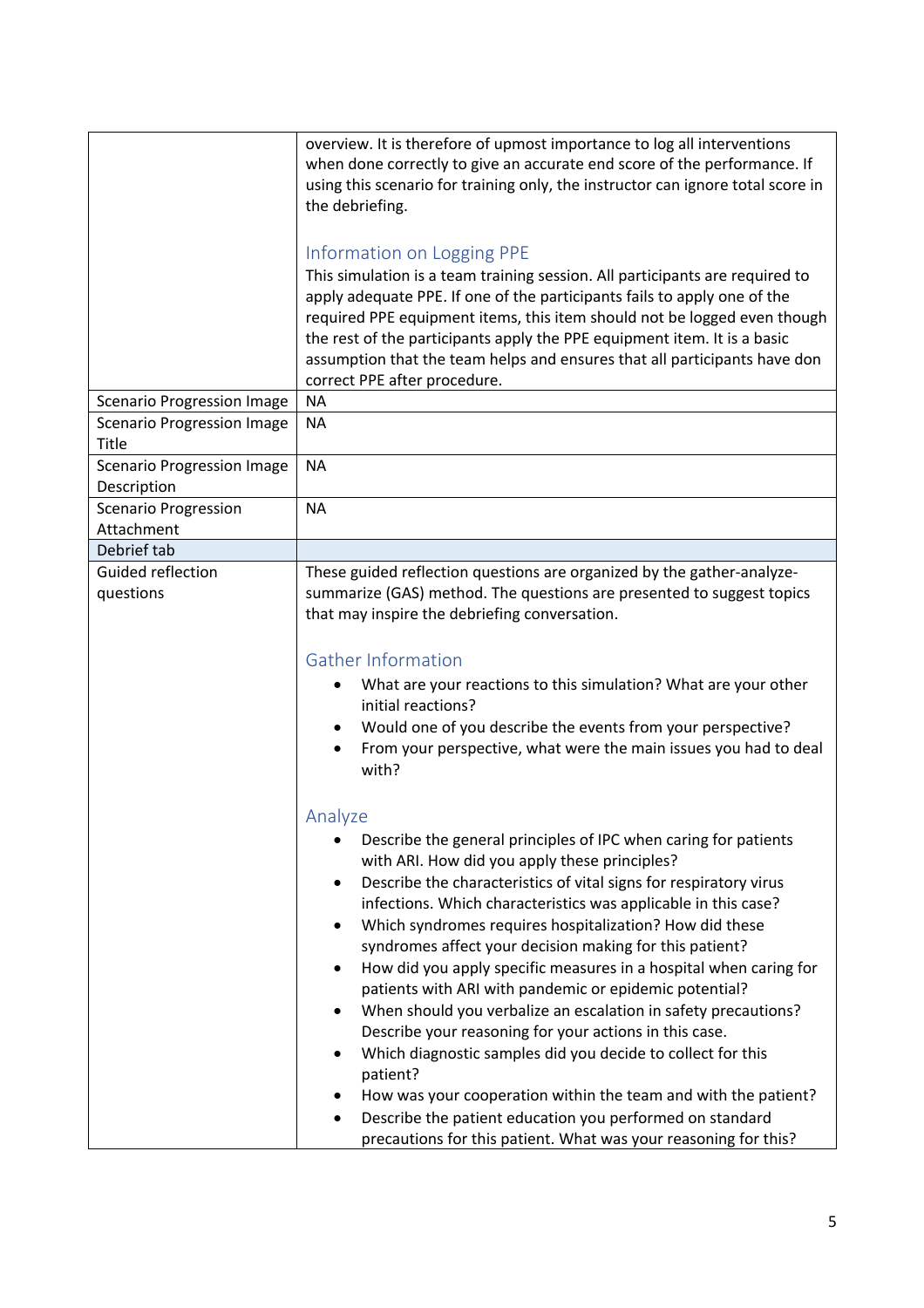|                                     | Which interprofessional communication did you perform? Discuss<br>$\bullet$    |
|-------------------------------------|--------------------------------------------------------------------------------|
|                                     | the importance of communication with other departments in this                 |
|                                     |                                                                                |
|                                     | case.                                                                          |
|                                     | How did you ensure safety precautions before leaving the<br>examination room?  |
|                                     |                                                                                |
|                                     |                                                                                |
|                                     | Summarize                                                                      |
|                                     | What are the key points from this simulation?                                  |
|                                     | What would you like to do differently next time in a similar                   |
|                                     | situation?                                                                     |
|                                     | What are your main take-home messages?                                         |
| Guided reflection                   | <b>NA</b>                                                                      |
| Attachment                          |                                                                                |
| Case considerations                 | The health care providers are expected to recognize suspected COVID-19         |
|                                     | patients early and apply appropriate source control and diagnostic             |
|                                     | procedures. They should apply routine IPC (i.e. standard precautions) for      |
|                                     | all patients. Moreover, it is always of outmost importance to apply            |
|                                     | standard precautions including but not restricted to:                          |
|                                     | • Hand hygiene                                                                 |
|                                     | • Respiratory hygiene                                                          |
|                                     | • PPE according to the risk                                                    |
|                                     | • Safe injection practices, sharps management and injury prevention            |
|                                     | • Safe handling, cleaning and disinfection of patient care equipment           |
|                                     | • Environmental cleaning                                                       |
|                                     | • Safe handling and cleaning of soiled linen                                   |
|                                     | • Waste management                                                             |
|                                     |                                                                                |
|                                     | Considerations should also be directed at home quarantine and triage           |
|                                     | principles with description of general principles of managing the critically   |
|                                     | ill patient with acute respiratory infection (ARI). In this case, participants |
|                                     | should recognize the patient with uncomplicated influenza-like illness (ARI)   |
|                                     | that can go home in contrary to patients with SARI that need emergent          |
|                                     | care and hospitalization (including ICU admission).                            |
| Case considerations image           | ΝA                                                                             |
| Case considerations image           | <b>NA</b>                                                                      |
| Descriptions<br>Case considerations | <b>NA</b>                                                                      |
| Attachment                          |                                                                                |
| Files and attachments               |                                                                                |
| <b>Publication Details</b>          |                                                                                |
| Version number                      | 1.0                                                                            |
| Publication date                    | Target 17/3 2020                                                               |
| Release note                        | <b>NA</b>                                                                      |
| Co-developer One                    | <b>NA</b>                                                                      |
| Co-developer Two                    | <b>NA</b>                                                                      |
| Legal Notice                        | <b>NA</b>                                                                      |
|                                     |                                                                                |
| Credits                             | <b>NA</b>                                                                      |
| <b>Scenario Settings</b>            |                                                                                |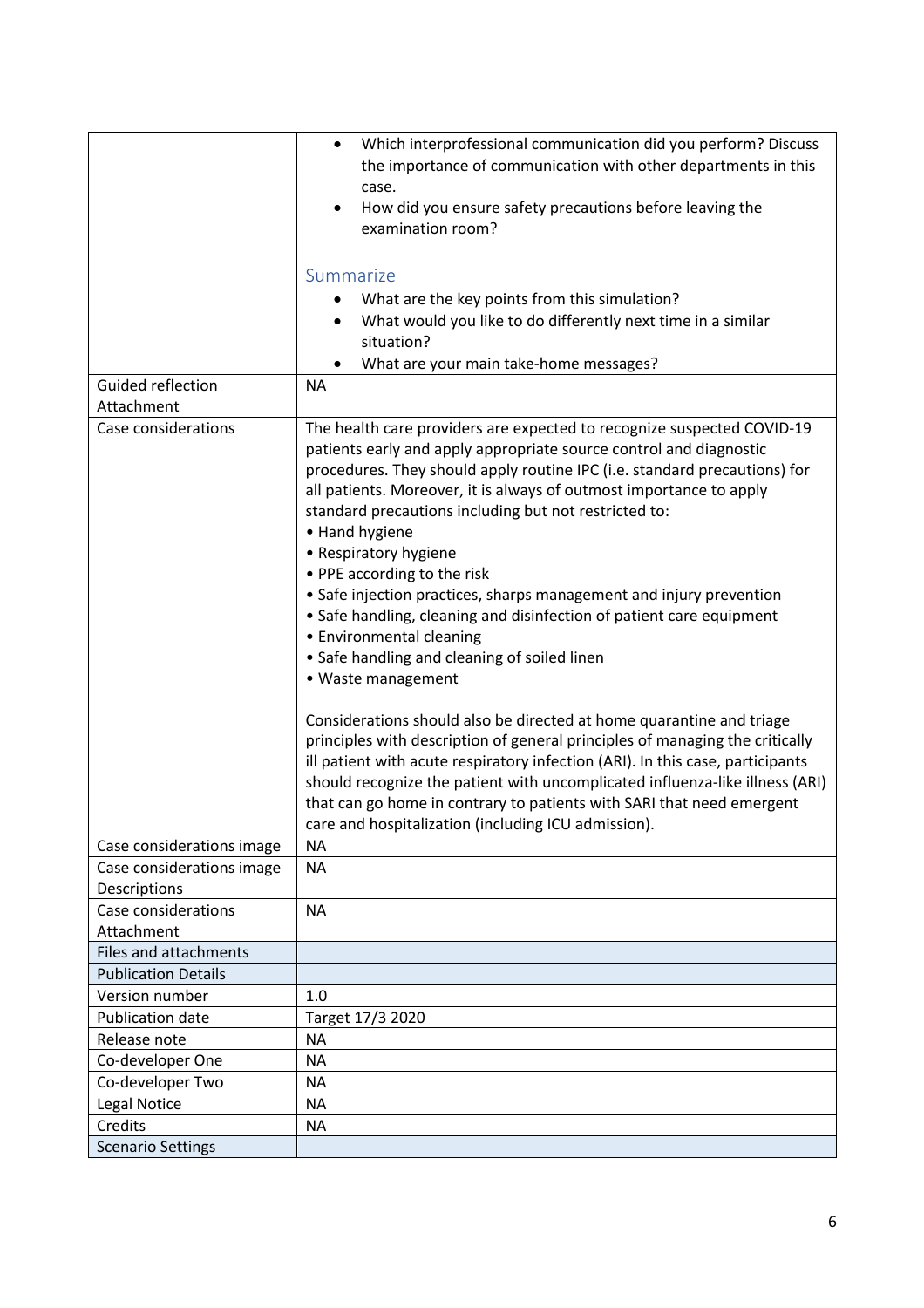| <b>Training disciplines</b> | x Community Health and Public Safety     |
|-----------------------------|------------------------------------------|
|                             | $\Box$ EMS /Prehospital                  |
|                             | x Interdisciplinary                      |
|                             | x Medical                                |
|                             | $\Box$ Military                          |
|                             | x Nursing                                |
|                             | $\Box$ Nursing Aids                      |
|                             | $\Box$ Occupational Therapy              |
|                             | $\Box$ Phelbotomy                        |
|                             | $\Box$ Pharmacy                          |
|                             | x Physician Assistant                    |
|                             | $\Box$ Radiology Technician              |
|                             | $\Box$ Respiratory Therapy               |
| <b>Education level</b>      | x Undergraduate                          |
|                             | x Postgraduate                           |
| <b>Medical specialities</b> | $\Box$ Allergy and immunology            |
|                             | $\Box$ Anesthesiology                    |
|                             | $\Box$ Cardiology                        |
|                             | $\Box$ Critical Care Medicine            |
|                             | $\Box$ Dermatology                       |
|                             | x Emergency Medicine                     |
|                             | $\Box$ Endocrinology                     |
|                             | $\Box$ Family Medicine                   |
|                             | $\Box$ Gastroenterology                  |
|                             | $\Box$ Geriatrics                        |
|                             | $\Box$ Hospital Medicine                 |
|                             | x Infectious diseases                    |
|                             | $\Box$ Internal medicine                 |
|                             | $\Box$ Nephrology                        |
|                             | $\Box$ Neurology                         |
|                             | $\Box$ Neurosurgery                      |
|                             | $\Box$ Obstetrics and Gynecology         |
|                             | $\Box$ Oncology                          |
|                             | $\Box$ Ophthalmology                     |
|                             | $\Box$ Orthopedics                       |
|                             | $\Box$ Otolaryngology                    |
|                             | $\Box$ Palliative care                   |
|                             | $\Box$ Pediatrics                        |
|                             | $\Box$ Pharmacology                      |
|                             | $\Box$ Psychiatry                        |
|                             | x Pulmonology                            |
|                             | $\Box$ Radiology                         |
|                             | <b>Rehabilitation Medicine</b><br>$\Box$ |
|                             | $\Box$ Rheumatology                      |
|                             | $\Box$ Surgery                           |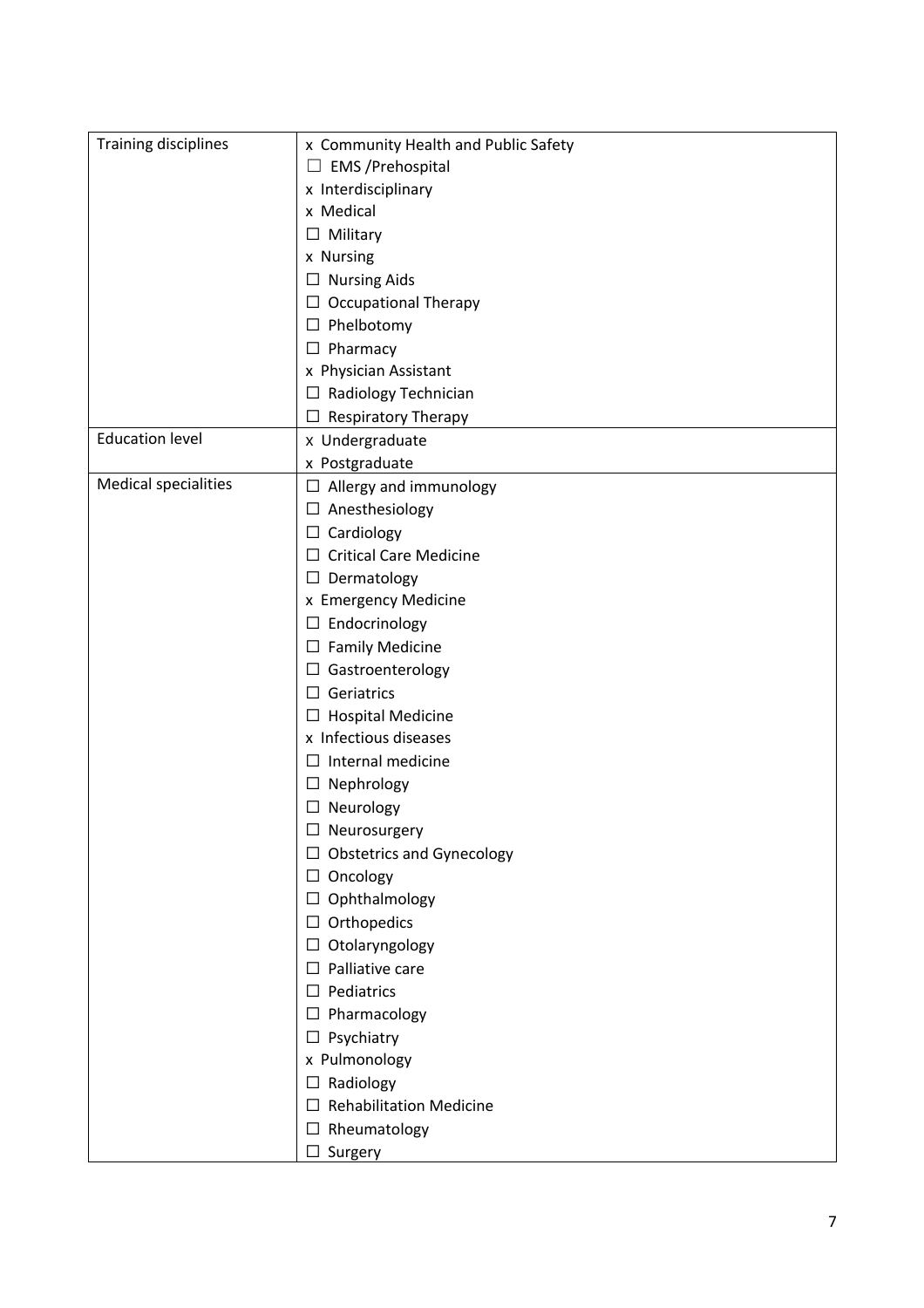|                      | $\Box$ Vascular surgery                        |
|----------------------|------------------------------------------------|
| Nursing specialities | $\Box$ Ambulatory care nursing                 |
|                      | $\Box$ Advanced practice nursing               |
|                      | $\Box$ Burn nursing                            |
|                      | $\Box$ Cardiac nursing                         |
|                      | $\Box$ Diabetes nursing                        |
|                      | $\Box$ Medical case management                 |
|                      | $\Box$ Community health nursing                |
|                      | $\Box$ Critical care nursing                   |
|                      | x Emergency nursing                            |
|                      | $\Box$ Gastroenterology nursing                |
|                      | $\Box$ Geriatric nursing                       |
|                      | $\Box$ Home health nursing                     |
|                      | $\Box$ Hospice and palliative care nursing     |
|                      | $\Box$ Hyperbaric nursing                      |
|                      | $\Box$ Immunology and allergy nursing          |
|                      | $\Box$ Intravenous therapy nursing             |
|                      | x Infection control nursing                    |
|                      | x Infectious disease nursing                   |
|                      | $\Box$ Maternal-child nursing                  |
|                      | $\Box$ Medical-surgical nursing                |
|                      | $\Box$ Military and uniformed services nursing |
|                      | $\Box$ Neonatal nursing                        |
|                      | $\Box$ Neurosurgical nursing                   |
|                      | $\Box$ Nephrology nursing                      |
|                      | $\Box$ Nurse midwifery                         |
|                      | $\Box$ Obstetrical nursing                     |
|                      | $\Box$ Oncology nursing                        |
|                      | $\Box$ Orthopaedic nursing                     |
|                      | $\Box$ Ostomy nursing                          |
|                      | Pediatric nursing<br>ப                         |
|                      | $\Box$ Perianesthesia nursing                  |
|                      | $\Box$ Perioperative nursing                   |
|                      | $\Box$ Psychiatric nursing                     |
|                      | x Pulmonary nursing                            |
|                      | Radiology nursing<br>$\Box$                    |
|                      | $\Box$ Rehabilitation nursing                  |
|                      | $\Box$ Renal nursing                           |
|                      | $\Box$ Sub-acute nursing                       |
|                      | $\Box$ Substance abuse nursing                 |
|                      | $\Box$ Surgical nursing                        |
|                      | Urology nursing<br>$\Box$                      |
|                      | $\Box$ Vascular access                         |
|                      | $\Box$ Wound care                              |
| Nursing courses      | $\Box$ Child & adolescent health               |